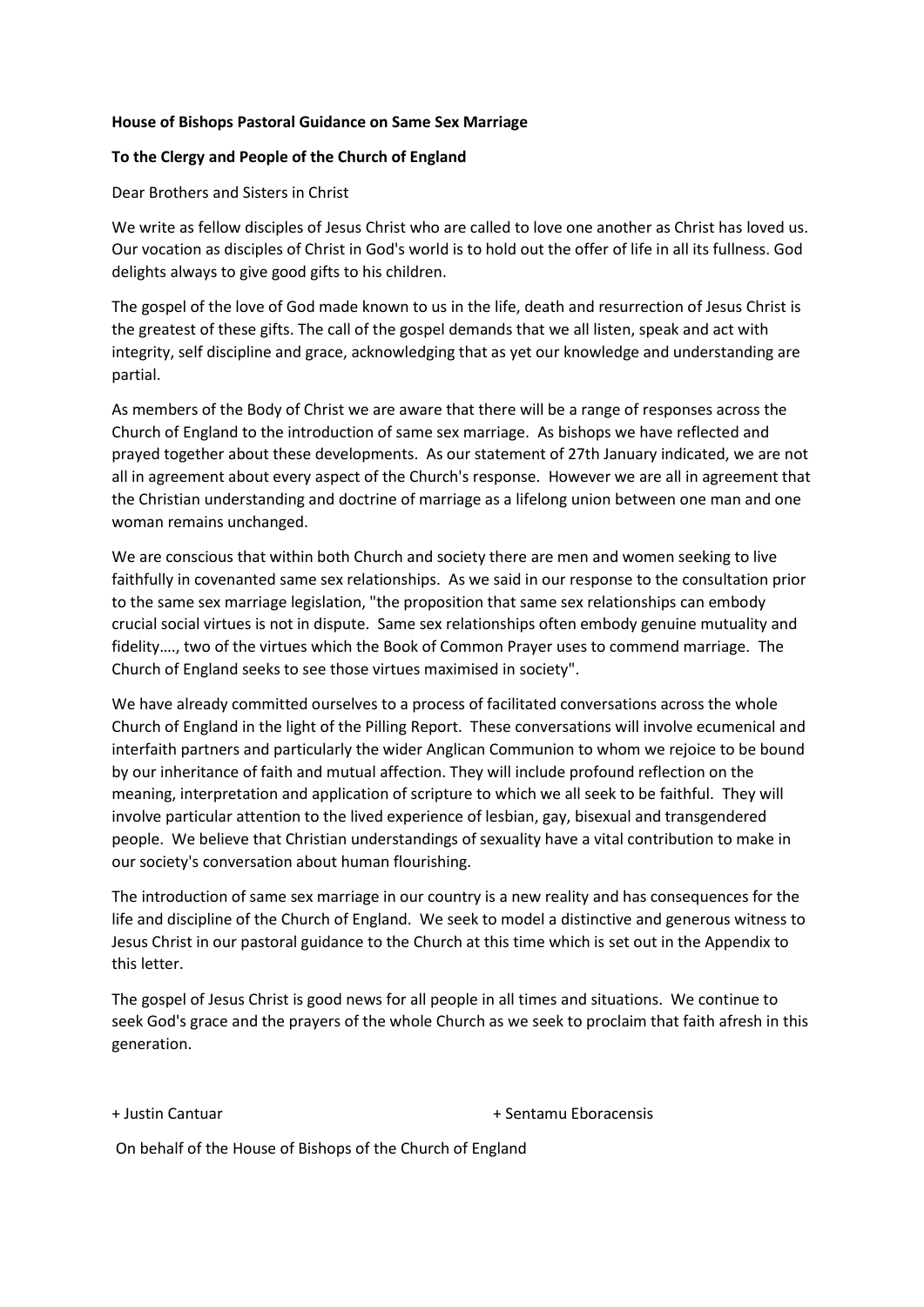### **Appendix:**

### **The Church of England and the Marriage (Same Sex Couples) Act 2013**

**The Church of England's teaching on marriage**

- 1. The Church of England's long standing teaching and rule are set out in Canon B30: '*The Church of England affirms, according to our Lord's teaching, that marriage is in its nature a union permanent and lifelong, for better for worse, till death them do part, of one man with one woman, to the exclusion of all others on either side, for the procreation and nurture of children, for the hallowing and right direction of the natural instincts and affections, and for the mutual society, help and comfort which the one ought to have of the other, both in prosperity and adversity*."
- 2. The Book of Common Prayer introduces the Solemnisation of Matrimony by saying, *'Dearly Beloved, we are gathered here in the sight of God, and in the face of this congregation to join together this Man and this Woman in holy Matrimony; which is an honourable estate, instituted of God in the time of man's innocency, signifying unto us the mystical union that is betwixt Christ and his Church; which holy estate Christ adorned and beautified with his presence, and first miracle that he wrought, in Cana of Galilee…'*
- 3. The Common Worship marriage service, consistently with the Book of Common Prayer, says*, 'The Bible teaches us that marriage is a gift of God in creation and a means to grace, a holy mystery in which man and woman become one flesh…'* The House of Bishops teaching document of 1999 noted that: "*Marriage is a pattern that God has given in creation, deeply rooted in our social instincts, through which a man and a woman may learn love together over the course of their lives.*"
- 4. The Lambeth Conference of 1998 said *'in view of the teaching of Scripture, upholds faithfulness in marriage between a man and a woman in lifelong union, and believes that abstinence is right for those who are not called to marriage' (resolution1.10)* This remains the declared position of the Anglican Communion.
- 5. The same resolution went on to acknowledge *'that there are among us persons who experience themselves as having a homosexual orientation. Many of these are members of the Church and are seeking the pastoral care, moral direction of the Church, and God's transforming power for the living of their lives and the ordering of relationships. We commit ourselves to listen to the experience of homosexual persons and we wish to assure them that they are loved by God and that all baptised, believing and faithful persons, regardless of sexual orientation, are full members of the Body of Christ.'* It went on to 'condemn irrational fear of homosexuals, violence within marriage and any trivialisation and commercialisation of sex.'
- 6. In February 2005 the Dromantine Communique from the Primates of the Anglican Communion again affirmed the Anglican Communion's opposition to any form of behaviour which 'diminished' homosexual people.
- 7. It stated: *'We …. wish to make it quite clear that in our discussion and assessment of the moral appropriateness of specific human behaviours, we continue unreservedly to be committed to the pastoral support and care of homosexual people. The victimisation or diminishment of human beings whose affections happen to be ordered towards people of the same sex is anathema to us. We assure homosexual people that they are children of*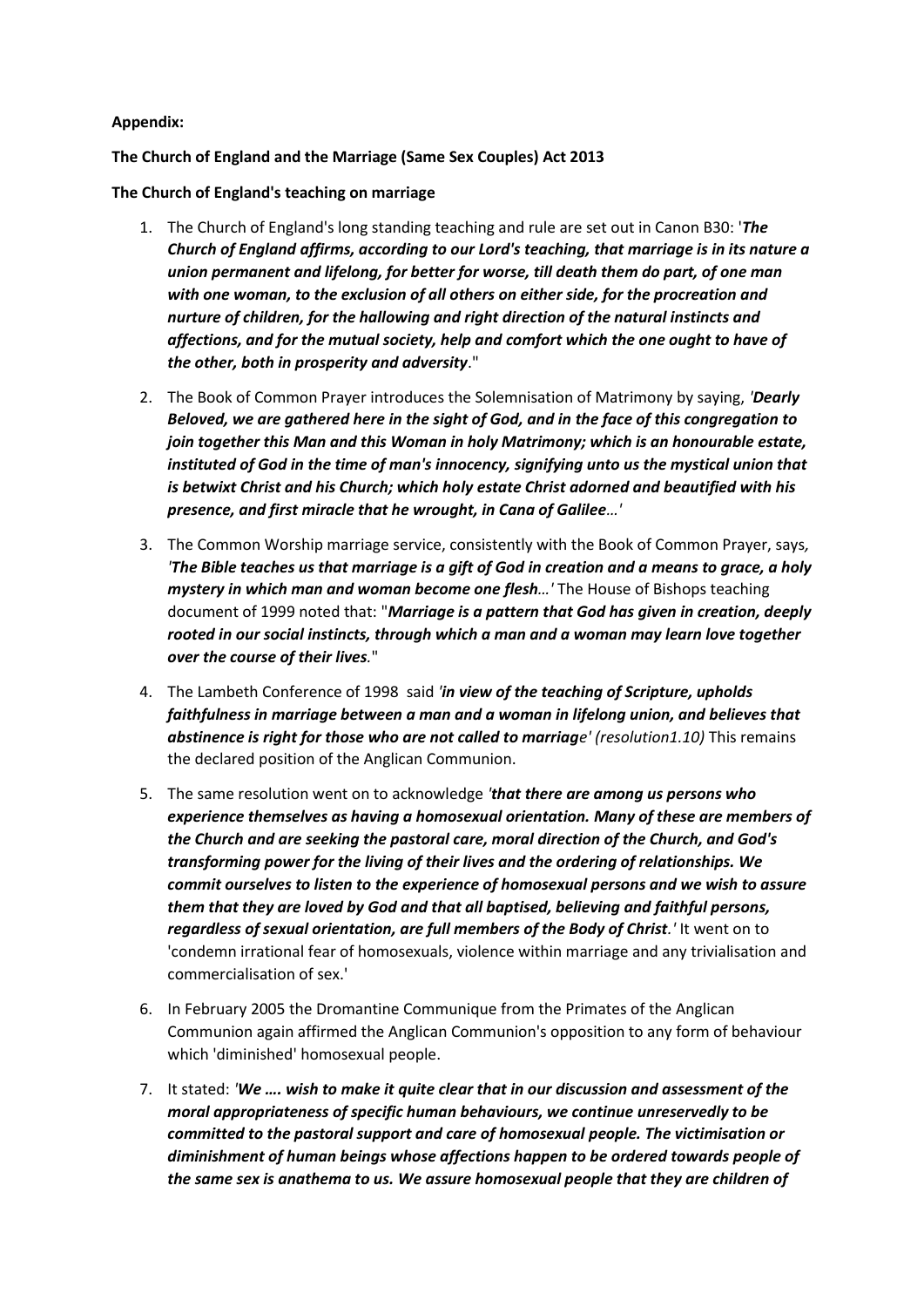# *God, loved and valued by him, and deserving of the best we can give of pastoral care and friendship.'*

8. It was on the basis of this teaching that the then Archbishops published in June 2012 the official Church of England submission in response to the Government's intention to introduce same-sex marriage. They arguments in it were based on the Church of England's understanding of marriage, a set of beliefs and practices that it believes most benefits society. During the legislation's passage through Parliament, no Lord Spiritual voted for the legislation.

## **The effect of the Marriage (Same Sex Couples) Act 2013**

9. The Government's legislation, nevertheless, secured large majorities in both Houses of Parliament on free votes and the first same sex marriages in England are expected to take place in March. From then there will, for the first time, be a divergence between the general understanding and definition of marriage in England as enshrined in law and the doctrine of marriage held by the Church of England and reflected in the Canons and the Book of Common Prayer.

10. The effect of the legislation is that in most respects there will no longer be any distinction between marriage involving same sex couples and couples of opposite genders. The legislation make religious as well as civil same sex weddings possible, though only where the relevant denomination or faith has opted in to conducting such weddings. In addition, the legislation provides that no person may be compelled to conduct or be present at such a wedding.

11. The Act provides no opt in mechanism for the Church of England because of the constitutional convention that the power of initiative on legislation affecting the Church of England rests with the General Synod, which has the power to pass Measures and Canons. The Act preserves, as part of the law of England, the effect of any Canon which makes provision about marriage being the union of one man with one woman, notwithstanding the general, gender free definition of marriage. As a result Canon B30 remains part of the law of the land.

# 12. When the Act comes into force in March **it will continue not to be legally possible for two persons of the same sex to marry according to the rites of the Church of England.** In addition the Act makes clear that **any rights and duties which currently exist in relation to being married in church of England churches do not extend to same sex couples.**

13. The legislation has not made any changes to the nature of civil partnerships though it paves the way for a procedure by which couples in civil partnerships can, if they choose, convert them into a marriage. The Government has indicated that it will be later this year before the necessary regulations can be made and the first conversions of civil partnerships into marriages become possible.

14. There are three particular areas on which some guidance is necessary on the implications of the new legislation in relation to our common life and ministry in England.

## **Access to the sacraments and pastoral care for people in same sex marriages**

15. In *Issues in Human Sexuality* the House affirmed that, while the same standards of conduct applied to all, the Church of England should not exclude from its fellowship those lay peope of gay or lesbian orientation who, in conscience, were unable to accept that a life of sexual abstinence was required of them and who, instead, chose to enter into a faithful, committed sexually active relationship.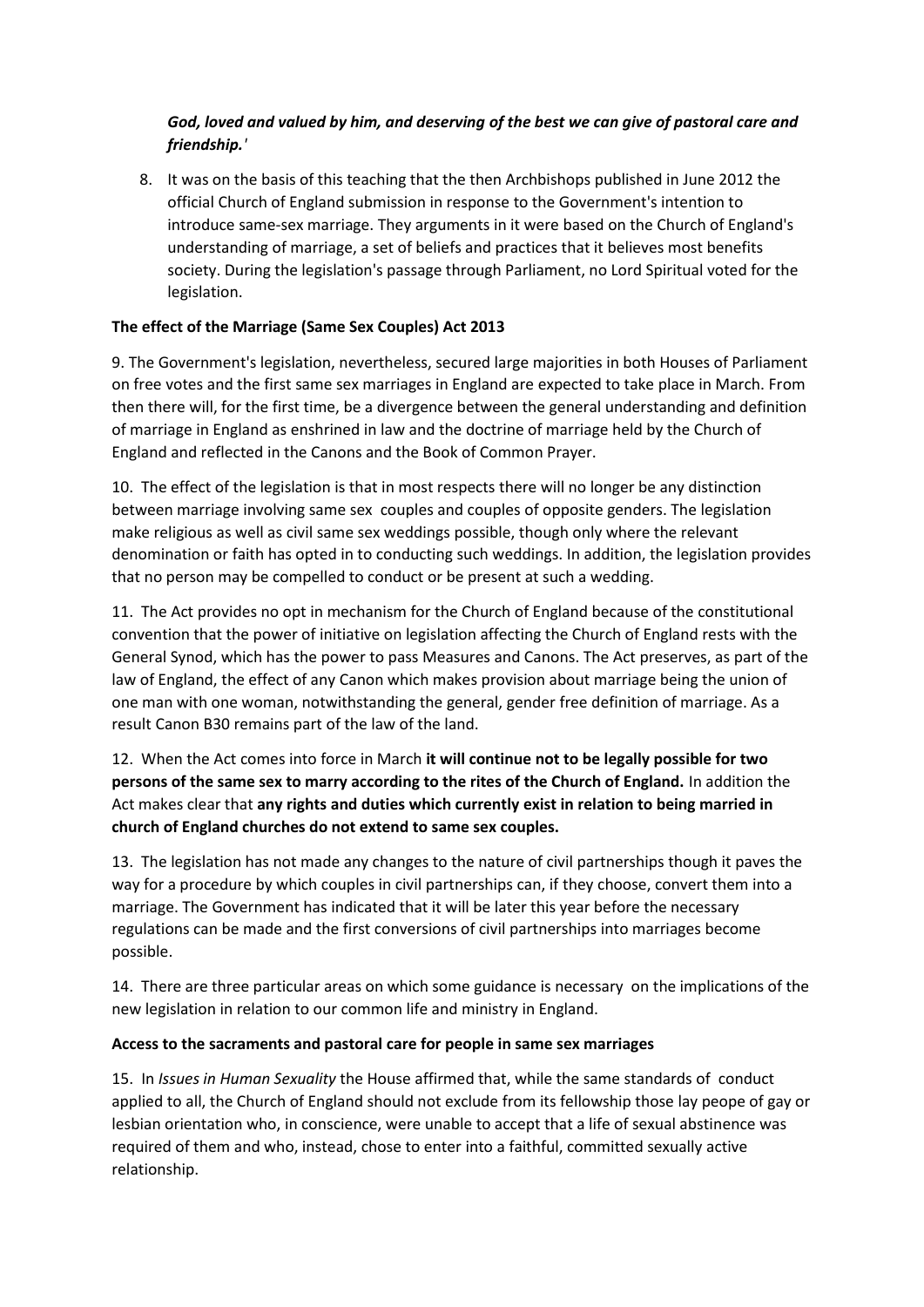16. Consistent with that, we said in our 2005 pastoral statement that lay people who had registered civil partnerships ought not to be asked to give assurances about the nature of their relationship before being admitted to baptism, confirmation and holy communion, or being welcomed into the life of the local worshipping community more generally.

17. We also noted that the clergy could not lawfully refuse to baptize children on account of the family structure or lifestyle of those caring for them, so long as they and the godparents were willing to make the requisite baptismal promises following a period of instruction.

18. We recognise the many reasons why couples wish their relationships to have a formal status. These include the joys of exclusive commitment and also extend to the importance of legal recognition of the relationship. To that end, civil partnership continues to be available for same sex couples. Those same sex couples who choose to marry should be welcomed into the life of the worshipping community and not be subjected to questioning about their lifestyle. Neither they nor any children they care for should be denied access to the sacraments.

### **Acts of worship following civil same sex weddings**

19. As noted above, same sex weddings in church will not be possible. As with civil partnership, some same sex couples are, however, likely to seek some recognition of their new situation in the context of an act of worship.

20. The 2005 pastoral statement said that it would not be right to produce an authorized public liturgy in connection with the registering of civil partnerships and that clergy should not provide services of blessing for those who registered civil partnerships. The House did not wish, however, to interfere with the clergy's pastoral discretion about when more informal kind of prayer, at the request of the couple, might be appropriate in the light of the circumstances. The College made clear on 27 January that, just as the Church of England's doctrine of marriage remains the same, so its pastoral and liturgical practice also remains unchanged.

21. The same approach as commended in the 2005 statement should therefore apply to couples who enter same-sex marriage, on the assumption that any prayer will be accompanied by pastoral discussion of the church's teaching and their reasons for departing from it. Services of blessing should not be provided. Clergy should respond pastorally and sensitively in other ways.

### **Clergy and ordinands**

22. The preface to the Declaration of Assent, which all clergy have to make when ordained and reaffirm when they take up a new appointment, notes that the Church of England '*professes the faith uniquely revealed in the Holy Scriptures and set forth in the catholic creeds, which faith the Church is called upon to proclaim afresh in each generation*.' This tension between the givennness of the faith and the challenge to proclaim it afresh in each generation, as the Spirit continues to lead the Church into all truth, stands at the heart of current debates about human sexuality and of what constitutes leading a life that is according to the way of Christ.

23. At ordination clergy make a declaration that they will endeavour to fashion their own life and that of their household '*according to the way of Christ'* that they may be '*a pattern and example to Christ's people'.* A requirement as to the manner of life of the clergy is also directly imposed on the clergy by Canon C 26, which says that '*at all times he shall be diligent to frame and fashion his life and that of his family according to the doctrine of Christ, and to make himself and them, as much as in him lies, wholesome examples and patterns to the flock of Christ*.'